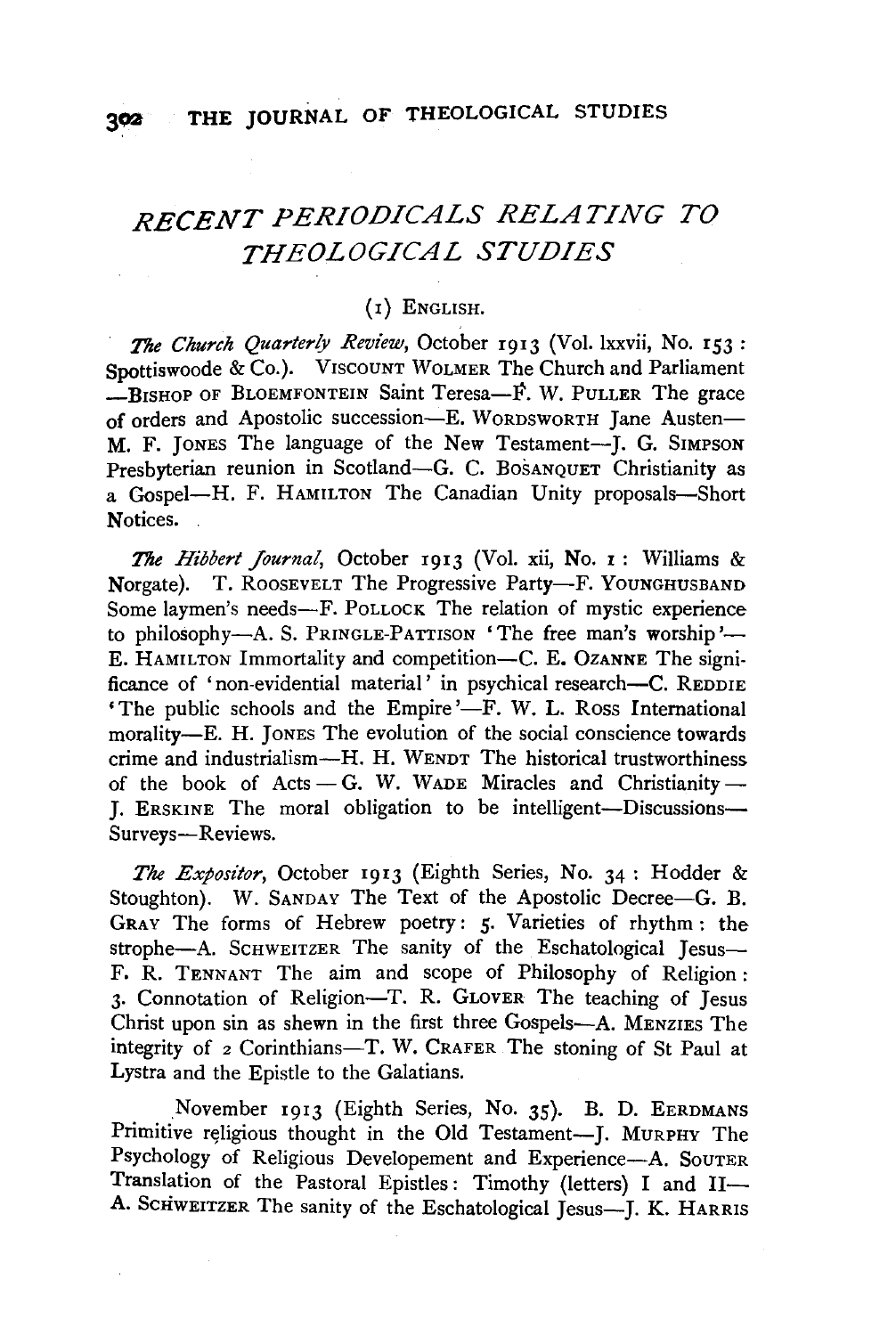#### PERIODICALS RELATING TO THEOLOGICAL STUDIES 303

Some notes on the history of the Syriac New Testament-F. C. Cony-BEARE The stoning of St Stephen-W. A. CURTIS The altar of unhewn stone.

December 1913 (Eighth Series, No. 36). J. DAHSE A reply to Principal Skinner-A. CARR The patience of Job (St James v  $11$ )-A. C. WELCH The present position of Old Testament criticism-G. B. GRAY The forms of Hebrew poetry: 6. The bearing of certain critical theories on criticism and interpretation-A. SCHWEITZER The sanity of the Eschatological Jesus *(conclusion).* 

## (2} AMERICAN.

*The American Journal of Theology,* October 1913 (Vol. xvii, No. 4: Chicago University Press). H. P. SMITH Charles Augustus Briggs-W. W. FENN Modern Liberalism-C. J. BUSHNELL The place of religion in modern life-S. J. CAsE The problem of Christianity's essence-E. D. BURTON Spirit, soul, and flesh-Critical Notes-Recent theological literature.

*The Prince/on Theological Review,* October 1913 (Vol. xi, No. 4: Princeton University Press). G. Vos The range of the Logos-Name in the Fourth Gospel-J. K. MACKAY Conscience and the Atonement -J. 0. BOYD The source of Israel's eschatology-Reviews of recent literature.

#### (3) FRENCH AND BELGIAN.

*Revue d'Histoire Eccllsiastique,* October 1913 (Vol. xiv, No. 4: Louvain, 40 Rue de Namur). L. DIEU Le commentaire sur Jérémie du Pseudo-Chrysostome serait-il l'œuvre de Polychronius d'Apamée ?-L. LAURAND Le cursus dans le sacramentaire léonien-I. DE GHELLINCK Les notes marginales du Liber Sententiarum *(suite et fin)-CH.* MoELLER Les bûchers et les auto-da-fé de l'inquisition depuis le moyen âge (a *suivre)-Comptes* rendus-Chronique-Bibliographie.

*Revue de !'Orient Chretien,* July 1913 (Second Series, Vol. viii, No. 3: Paris, 20 Rue du Regard). F. NAU Documents trouvés en Asie centrale: Un formulaire de confession mazdéen: Le Khuastuanist-P. AsBATH Catalogue sommaire de manuscrits arabes *(suite)* (avec un appendice sur les Vies syriaques de saint Basile)-I. BABAKHAN Essai de vulgarisation des Homelies metriques de Jacques de Saroug *(suite)-* F. NAu Resume de monographes syriaques: Barsauma; Abraham de la Haute-Montagne; Siméon de Kefar 'Abdin; Yaret l'Alexandrin; Jacques le reclus; Romanus; Talia; Asia; Pantaléon; Candida-S. GRÉBAUT Les miracles de l'archange Ragou'el-F. NAU La version syriaque de l'histoire de Jean le Petit (suite)-S. GRÉBAUT I Un tableau de lectures monacales: II Hymne à Jésus-Christ: III Notice sur